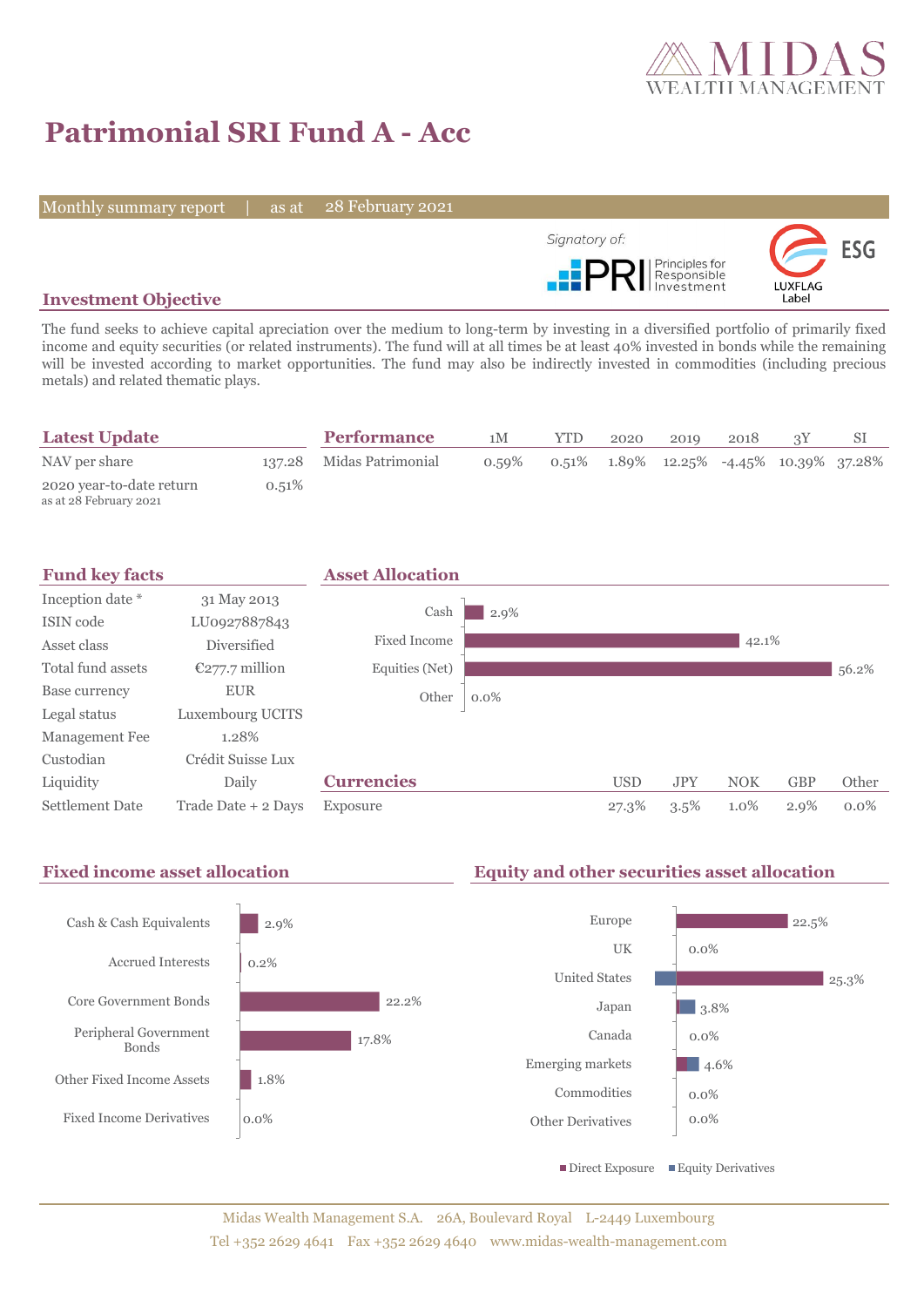

# **Patrimonial SRI Fund A - Acc**

Monthly summary report as at

28 February 2021

| Top 10 fixed income holdings            | Rating       | Weight  | <b>Fixed income rating breakdown</b> |         |
|-----------------------------------------|--------------|---------|--------------------------------------|---------|
| BTPS: BTPS 0.35 02/01/25                | BBB-         | $3.3\%$ |                                      |         |
| BUNDESSCHATZANW: BKO o 03/11/22         | <b>AAA</b>   | $2.9\%$ | AAA                                  | 28.1%   |
| BTPS: BTPS 1 07/15/22                   | BBB-         | 2.6%    | AA                                   | 20.1%   |
| NETHERLANDS GOVT: NETHER 3 1/4 07/15/21 | AAA          | 2.5%    | A                                    | $9.4\%$ |
| SPANISH GOV'T: SPGB o 01/31/26          | $BBB+$       | 2.5%    | <b>BBB</b>                           | 34.9%   |
| HELLENIC REPUBLI: GGB 4 3/8 08/01/22    | $BB-$        | $2.3\%$ | <b>BB</b><br>7.6%                    |         |
| IRISH GOVT : IRISH $1.05/15/26$         | $\mathbf{A}$ | 2.1%    | B<br>$0.0\%$                         |         |
| SPANISH GOV'T: SPGB 0.4 04/30/22        | $BBB+$       | $2.0\%$ | CCC<br>$0.0\%$                       |         |
| FRANCE O.A.T.: FRTR 0 02/25/22          | AA           | $2.0\%$ |                                      |         |
| REP OF POLAND: POLAND 0 02/10/25        | $A-$         | 1.8%    | <b>NR</b><br>$0.0\%$                 |         |

| Top 10 equity holdings       | Sector                        | Weight |
|------------------------------|-------------------------------|--------|
| <b>BROADCOM INC</b>          | <b>Information Technology</b> | 2.3%   |
| AMAZON.COM INC               | <b>Consumer Discretionary</b> | 2.2%   |
| ALIBABA GROUP HOLDING-SP ADR | <b>Consumer Discretionary</b> | 2.1%   |
| <b>PROSUS NV</b>             | <b>Consumer Discretionary</b> | 2.0%   |
| PAYPAL HOLDINGS INC          | <b>Information Technology</b> | 1.9%   |
| UNIBAIL-RODAMCO-WESTFIELD    | Real Estate                   | 1.7%   |
| MICROSOFT CORP               | <b>Information Technology</b> | 1.7%   |
| IQVIA HOLDINGS INC           | Health Care                   | 1.7%   |
| <b>ASML HOLDING NV</b>       | <b>Information Technology</b> | 1.6%   |
| AKAMAI TECHNOLOGIES INC      | <b>Information Technology</b> | 1.6%   |

### **Equity sector breakdown**





# **Thematics breakdown Top 5 funds and other holdings**

| iShares STOXX Europe 600 Oil & Gas UCITS 2.3%    |  |
|--------------------------------------------------|--|
| iShares EURO STOXX Banks 30-15 UCITS ET 2.2%     |  |
| iShares S&P 500 Financials Sector UCITS ETI 1.7% |  |
| iShares STOXX Europe 600 Basic Resources I 1.0%  |  |